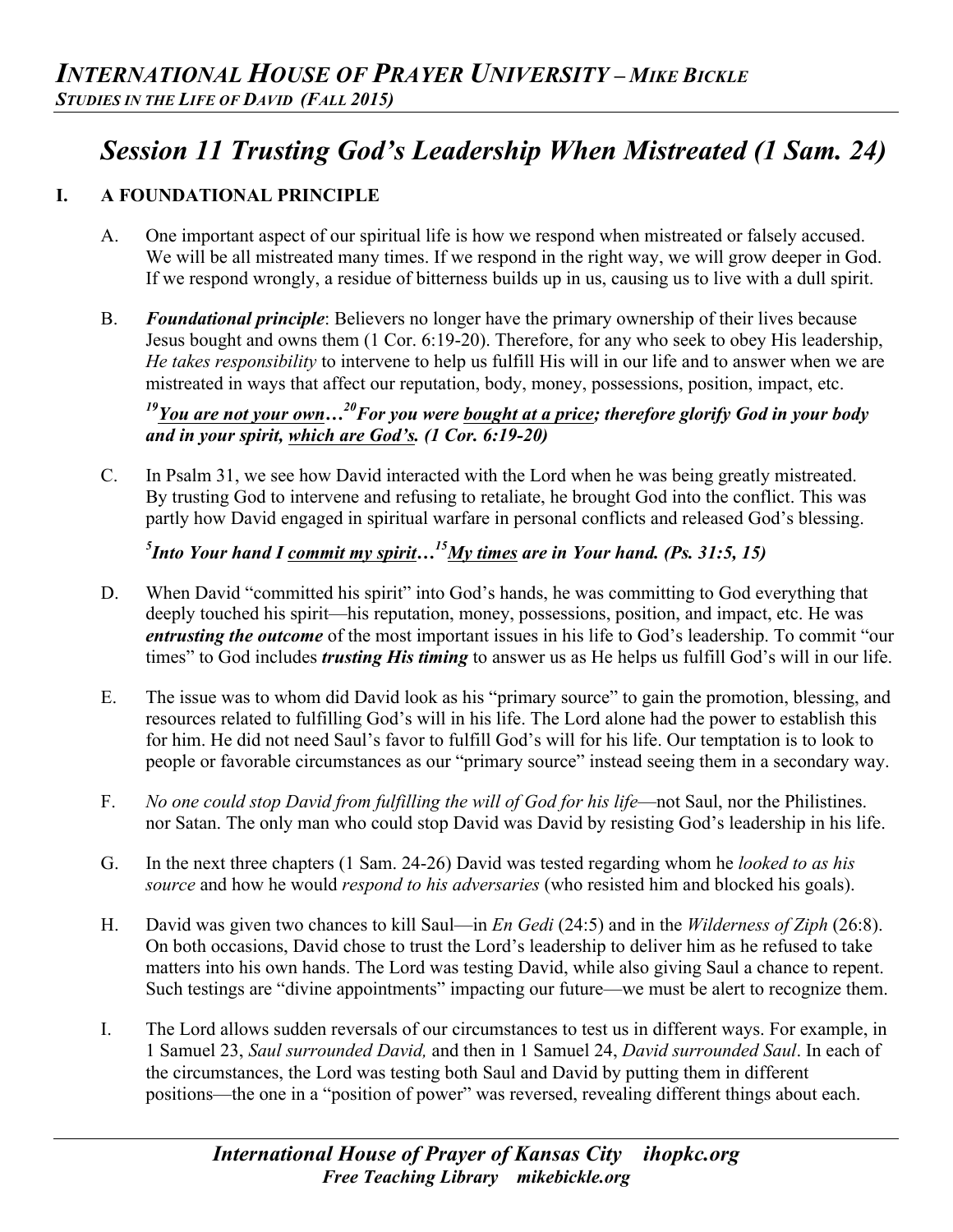#### **II. SAUL ENTERED THE CAVE IN EN GEDI (1 SAM. 24:1-3)**

A. When David was hiding in the wilderness of Moan (23:25) the Lord used a military invasion by the Philistines to divert Saul from capturing him (23:27-28). After that David fled to En Gedi (23:29).

<sup>27</sup>... the *Philistines have invaded the land!"* <sup>28</sup>Therefore Saul returned from pursuing David, and *went against the Philistines… 29David went up from there and dwelt in strongholds at En Gedi. (1 Sam. 23:27-29)*

B. After Saul finished fighting the Philistines, he returned to Gibeah where he employed 3,000 soldiers to pursue David (24:2). Saul was informed that David was in En Gedi, thirty miles from Gibeah.

*1 Now it happened, when Saul had returned from following the Philistines, that it was told him, saying, "Take note! David is in the Wilderness of En Gedi." 2 Then Saul took three thousand chosen men from all Israel, and went to seek David and his men on the Rocks of the Wild Goats. 3 So he came to the sheepfolds by the road, where there was a cave; and Saul went in to attend to his needs. (David and his men were staying in the recesses of the cave.) (1 Sam. 24:1-3)*

- C. *Returned from the Philistines*: Saul pursued David again as soon as he returned from the conflict with the Philistines. The implication of "returning" with his army intact is that he had a victorious campaign. God gave Saul victory over the Philistines for the sake of the people of Israel with the added benefit of demonstrating God's goodness in order to give Saul opportunity to repent.
- D. *Leadership lesson*: Outward "success" does not always prove that God is pleased with a person. Often people are not moved to repentance even after receiving tokens of God's goodness to them.

*4 Or do you despise the riches of His goodness, forbearance, and longsuffering, not knowing that the goodness of God leads you to repentance? (Rom. 2:4)*

- E. *It was told him*: It is probable that the Ziphites told Saul of David's location (23:14, 15, 19; 26:1).
- F. *En Gedi*: The name *En Gedi* means "the spring of the goat." About 15 miles northeast of the Wilderness of Maon (23:24) on the western seashore of the Dead Sea (in the territory of Judah), it is a rocky, mountainous area with many deep ravines, caves, and an oasis of fresh water springs. Because of its springs, it is fertile. As such, it was a good place for David and his men to take refuge in its many caves, some of which were very large. However, the caves were potential traps.
- G. *Attend to his needs*: Saul went into the cave to *"relieve himself'* (see NRSV; NIV) and then probably take a nap in the shade to escape the heat of the sun. Saul was vulnerable in this private moment as he took off his garments and laid his weapons aside, defenseless and vulnerable.
- H. *Leadership lesson*: The Lord allows circumstances that can be interpreted in various ways. Most of the men around David thought it was God's will for him to take vengeance on Saul. The knowledge of God's Word with a heart to obey are essential in interpreting events in our life in the right way.

*2 "But on this one will I look: on him who is poor and of a contrite spirit, and who trembles at My word." (Isa. 66:2)*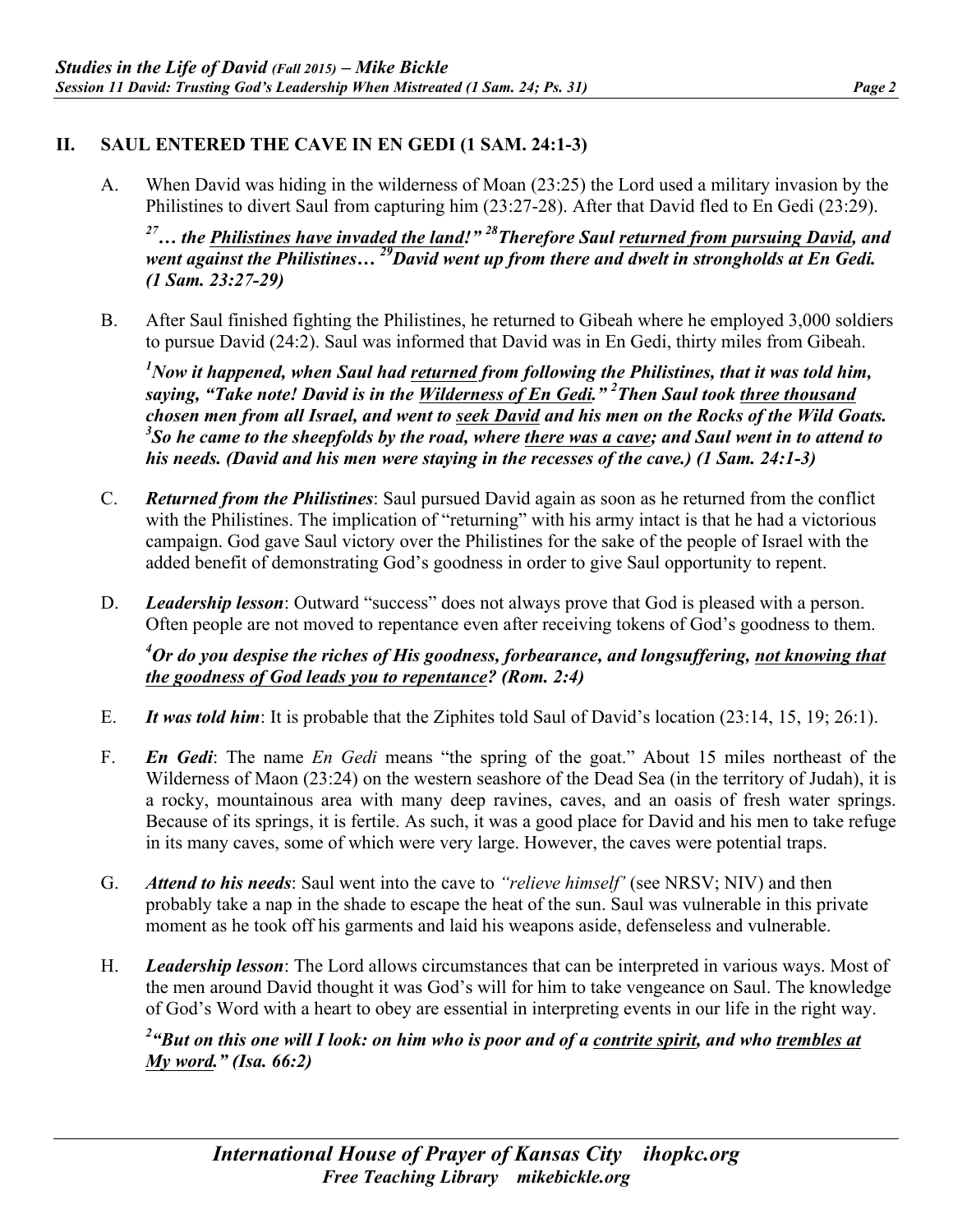## **III. DAVID CUT OFF THE CORNER OF SAUL'S ROBE (1 SAM 24:4-7)**

A. David and his men, looking *outward* toward the entrance, could see Saul as he entered the cave. However, as Saul entered the darkness from the bright sunshine, he could not see anything after coming in from the glare of sun. So he was unaware of David and his men.

*4 Then the men of David said to him, "This is the day of which the LORD said to you, 'Behold, I will deliver your enemy into your hand, that you may do to him as it seems good to you.'" David arose and secretly cut off a corner of Saul's robe. 5 Now it happened afterward that David's heart troubled him because he had cut Saul's robe. 6 And he said to his men, "The LORD forbid that I should do this thing to my master, the LORD's anointed, to stretch out my hand against him, seeing he is the anointed of the LORD." 7 So David restrained his servants with these words, and did not allow them to rise against Saul. Saul got up…and went on his way. (1 Sam. 24:4-7)*

- B. *This is the day*: These circumstances were so unusual that David's men concluded the Lord had sovereignly arranged it. Saul was the only obstacle that stood between David and the throne.
	- 1. David crept up to Saul and cut off a piece of his garment. Imagine the tension as they watched David move quietly to Saul's side and pull out a knife, expecting David to thrust it into Saul's body. How shocked they must have been to see him cut only the corner of Saul's robe!
	- 2. This was one of the most important moments in David's life and future! Would he listen to his men pleading with him to remove Saul and take his place of honor and power on the throne, and thus be finished with poverty and wandering through the wilderness as a criminal?
- C. *Saul's robe*: David cut off a corner of Saul's robe; it was significant because a king's robe was a symbol of his authority. When Jonathan gave David his royal robe, he was acknowledging the fact that David was the future heir of the throne (18:4). By cutting the robe, David symbolically touched Saul's kingship, disrespecting his calling as God's anointed king. Moreover, the Law of Moses required tassels in the four corners of men's garments (Num. 15:38-39; Deut. 22:12). Cutting the corner of the robe removed some of the tassels and caused the robe to violate the Law.
- D. *David's heart troubled him*: He repented of cutting Saul's robe and disrespecting his office as king. David's tender conscience was the strength of his relationship with God and of his kingship.
- E. *The Lord's anointed*: David respected Saul as *the Lord's anointed*, because he looked at things from God's point of view. He was not viewing Saul as his personal enemy, but as one whom God had anointed as the king of Israel. The Lord commanded the Israelites not to curse their rulers (Ex. 22:28). God judged men severely for violating this because it was a sin against God's authority and thus against His purpose and people (Num. 12:2-15; 16:1-35).
- F. David did not see Saul; he saw the Lord's authority on Saul. David was not afraid of Saul; rather, he trembled before God's authority.
- G. *David restrained his men*: David restrained his men from sinning against God's anointed (24:7). David controlled himself and his men, using all of his influence to stop them from harming Saul.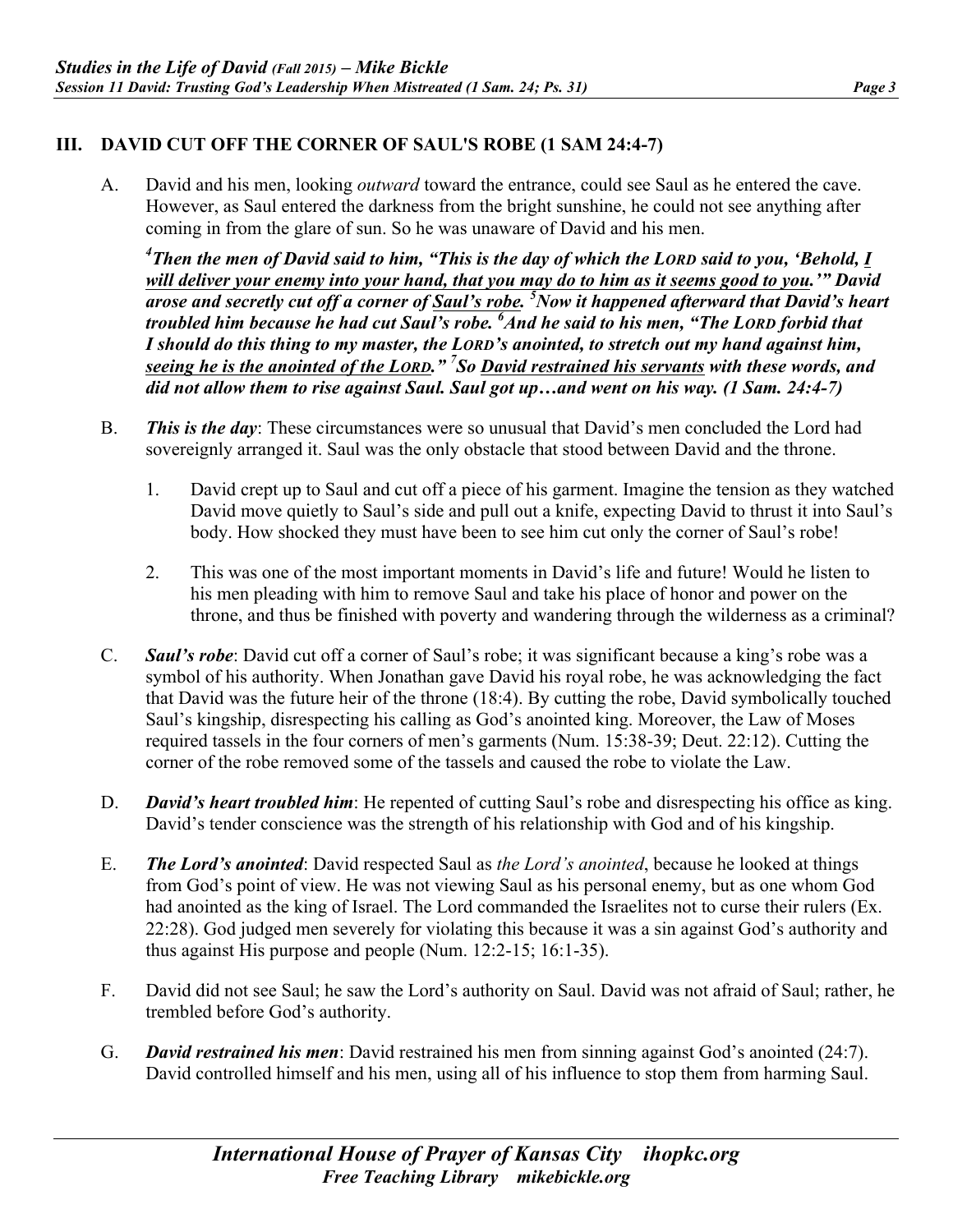## **IV. DAVID'S APPEAL TO SAUL (1 SAM. 24:8-15)**

A. The main themes in this section are David's loyalty to Saul, his confidence in the Lord's leadership, and Saul's confession of his own sin and the conviction that David would prevail and be king.

*8 David arose afterward, went out of the cave, and called out to Saul, saying, "My lord the king!" And when Saul looked behind him, David stooped with his face to the earth, and bowed down. 9 David said to Saul: "Why do you listen to the words of men who say, 'David seeks your harm'? 10Look, this day your eyes have seen that the LORD delivered you today into my hand in the cave, and someone urged me to kill you. But my eye spared you, and I said, 'I will not stretch out my hand against my lord, for he is the LORD's anointed.' 11Moreover, my father, see! Yes, see the corner of your robe in my hand…see that there is neither evil nor rebellion in my hand…yet you hunt my life to take it. 12Let the LORD judge between you and me, and let the LORD avenge me on*  you. <u>But my hand shall not be against you.<sup>13</sup>As the proverb of the ancients says, 'Wickedness</u> *proceeds from the wicked.' But my hand shall not be against you.* <sup>14</sup>After whom has the king of *Israel come out? Whom do you pursue? A dead dog? A flea? 15Therefore let the LORD be judge, and judge between you and me, and see and plead my case, and deliver me out of your hand." (1 Sam 24:8-15)*

- B. David's appeal for reconciliation is one of the best examples of an appeal in Scripture (it is similar to Abigail's appeal in 1 Samuel 25). He affirmed his love and loyalty for Saul, did not emphasize Saul's responsibility in their conflict, and appealed to his heart. He presented the problem without accusing Saul, focusing on those who provoked Saul by giving false reports about David (22:10).
- C. *Leadership lesson*: By imitating David's approach we can minimize much strife among leaders!
- D. *Called out to Saul*: Rather than cursing Saul, David honored him by calling him "my lord" and "the king," speaking as one of Saul's loyal subjects (24:8). Saul must have been shocked to see David!
- E. *Your eyes have seen*: The piece of Saul's robe in David's hand was proof of his integrity (24:10).
- F. *The Lord delivered you into my hand*: The Lord gave Saul into David's hand, but He did not give David into Saul's hand (23:14). David convinced Saul that he had no evil motives towards him.
- G. *I will not stretch out my hand against the LORD's anointed*: David's honor and loyalty for Saul was based on his respect for *God's* authority. David was resolute that, no matter the circumstances, he would not take matters into his own hands to harm Saul and avenge himself. Had David killed Saul, he would have been taking things out of God's hands and into his own.
- H. *Let the LORD judge*: For the Lord to "judge" or "decide" between people is to allow Him to orchestrate the circumstances to establish His will in the midst of a conflict. The Lord is a just arbitrator. He will judge or decide the right answer for each of them (24:13). [Gen 13:9; 16:5; 31:53; Num. 12:1-13; 16:4-5; 1 Sam. 24:12, 15; 26:9-11, 23-24; 2 Sam. 2:1; 15:25; 16:11-12; 1 Chr. 12:17; 19:13; Ps. 28:1; 31:5, 15; 35:1; 54:4; Jer. 11:20; Dan. 6:22; Rom. 4:20-21; 2 Pet. 2:23]

*12Let the LORD judge between you and me, and let the LORD avenge me on you…15Let the LORD be judge, and judge between you and me, and see and plead my case…" (1 Sam. 24:12, 15)*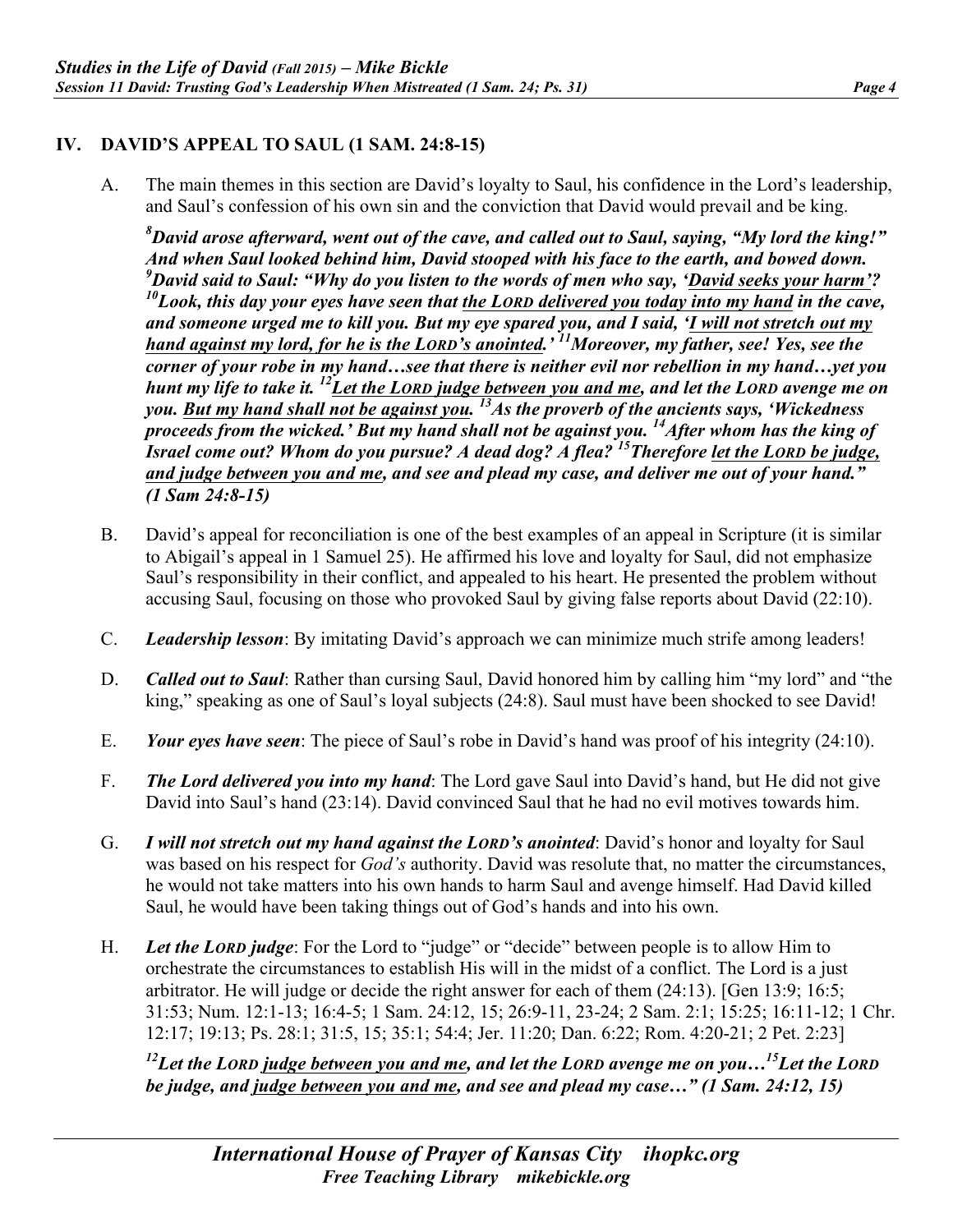I. The only weapon David used here was prayer. God has all authority and alone is able to judge between His people (24:12, 15). David's action was based in his conviction that God was watching.

*5 Commit your way to the LORD, trust in Him, and He shall bring it to pass…7 Rest in the LORD, and wait patiently for Him; do not fret…because of the man who brings wicked schemes to pass. (Ps. 37:5-7)*

- J. *Wickedness proceeds from the wicked*: The point of this proverb is that *"actions express attitudes."*  David was saying that since he did not do evil, then Saul should conclude logically that David was not an evildoer. David implied that if he were an evildoer, Saul would have been dead long ago.
- K. *A dead dog and a flea*: A dead dog and a flea express self-abasement and insignificance (24:15).
- L. *Summary*: First, David honored Saul as his lord and king (24:8). Second, he claimed lies had been told about his disloyalty (24:9). Third, he appealed to his actions to prove his innocence (24:10). Fourth, he committed not to retaliate (24:10, 12, 13). Fifth, he asked God to settle the issue (24:15).

#### **V. SAUL RESPONDED TO DAVID (1 SAM. 24:16-22)**

A. Saul responded to David with great emotion (24:16-22). David loved Saul as a father, obeyed him as king, and honored him as the Lord's anointed. Saul was touched by his kindness.

*16…Saul said, "Is this your voice, my son David?" And Saul lifted up his voice and wept. 17Then he said to David: "You are more righteous than I; for you have rewarded me with good, whereas I have rewarded you with evil.* <sup>18</sup>And you have shown this day how you have dealt well with me; *for when the LORD delivered me into your hand, you did not kill me. 19For if a man finds his enemy, will he let him get away safely? Therefore may the LORD reward you with good for what*  you have done to me this day. <sup>20</sup>Now I know indeed that you shall surely be king...<sup>21</sup> swear now to *me* by the LORD that you will not cut off my descendants after me...."<sup>22</sup>So David swore to Saul. *Saul went home, but David and his men went up to the stronghold. (1 Sam. 24:16-22)*

- B. *Is that your voice*: Saul was far enough away that he could not see David's face (24:16).
- C. *You are more righteous*: Saul acknowledged David's integrity and that he returned good for evil. Saul admitted that David's goodness went beyond natural goodness—only one who fears the Lord acts like David in such a situation. However, Saul responded from self-pity, not repentance (24:16).
- D. *You have dealt well with me*: Saul was touched by David's mercy. Unbelievers are moved by acts of kindness. Saul recognized David's graciousness and also perceived the sovereignty of God.
- E. *Saul blessed David*: Saul affirmed that David would one day surely be king (24:20; cf. 15:28; 16:12). This confirmed the words of Jonathan (23:17).
- F. *Saul's plea*: Saul was so confident of David's success that he desired from David an oath. Like Jonathan, Saul asked David to spare his family (20:13-16). He did not ask for political favors, but only that his family line be spared. He pled with David to promise that he would not cut off his descendants after he died (24:21), as it was the customary to kill the descendants of the former king when a new king came to power.